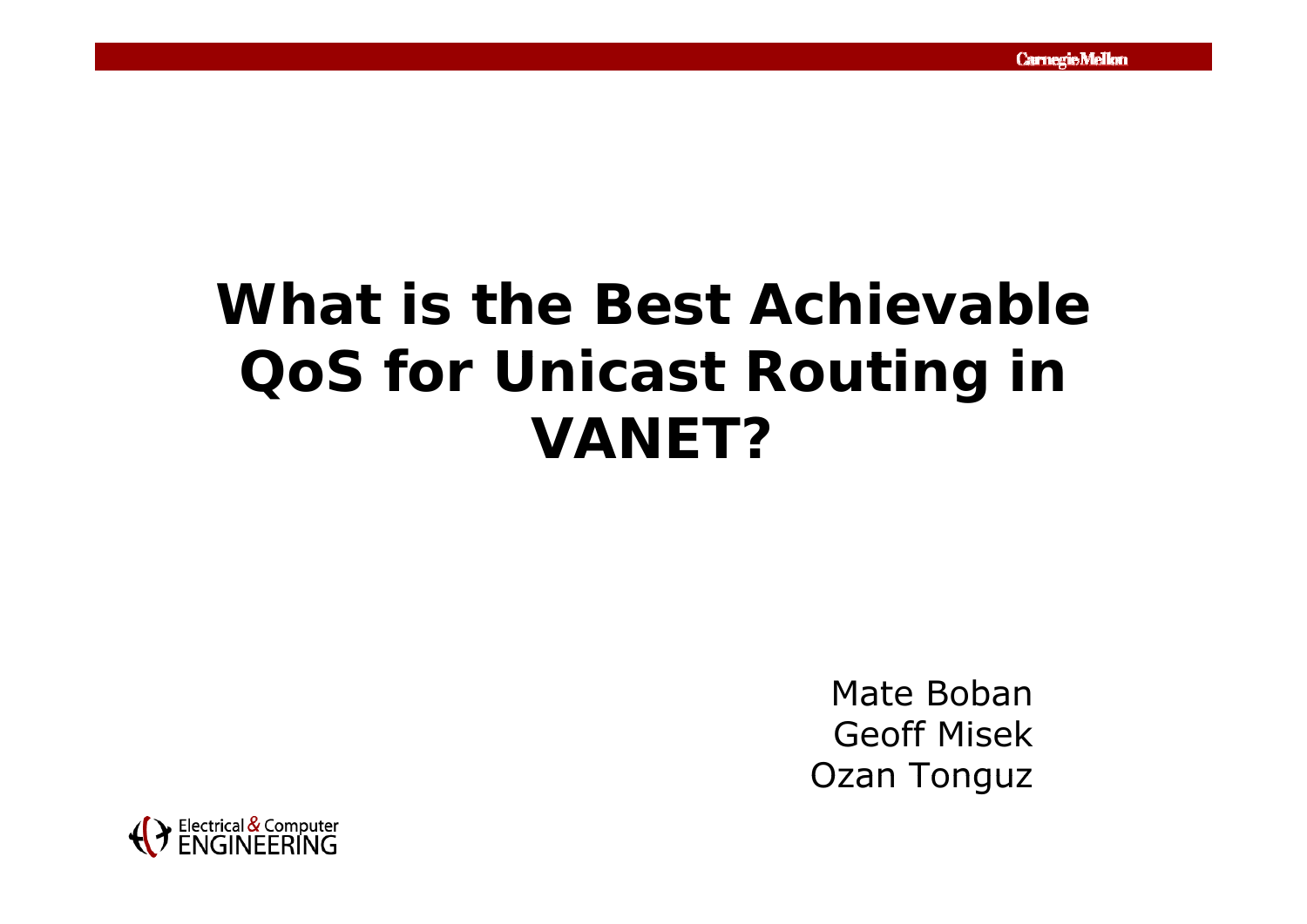## **OUTLINE**

- Motivation
- Approach
- Simulation environment
- Results and discussion
- Conclusions

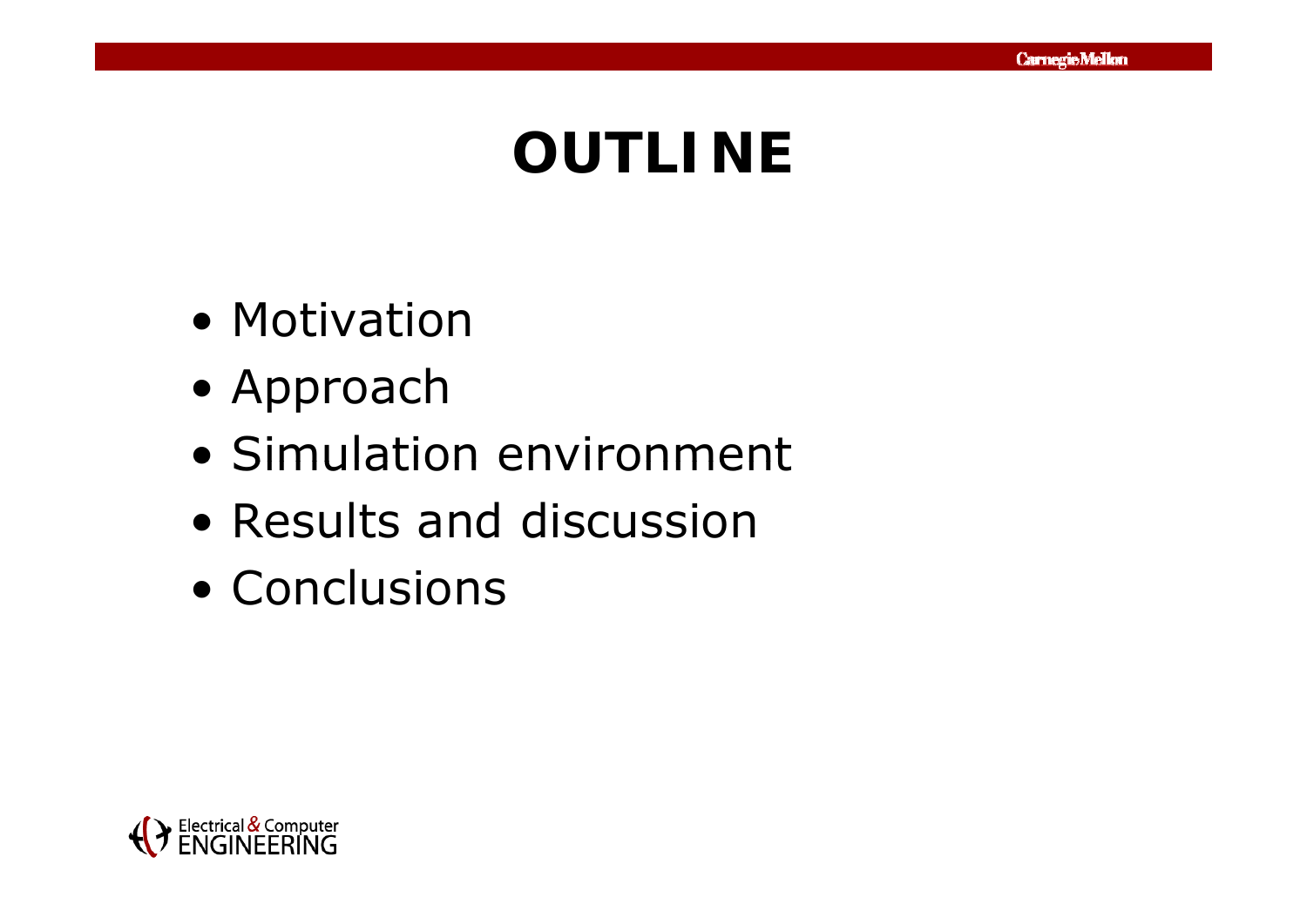## **MOTIVATION**

- A lot of research dealing with the design of VANET routing protocols:
	- How to increase the PDR/throughput?
	- How to decrease the delay?
- Questions:
	- Which unicast applications will be feasible over VANET?
	- What is p h ysicall y achievable over DSRC-enabled, What is physically<br>infrastructureless infrastructureless VANET with regards to delay, jitter,<br>and PDR?
	- How long can a connection last?
- We analyzed the VANET QoS that will be available to applications using *any* unicast ng protocol

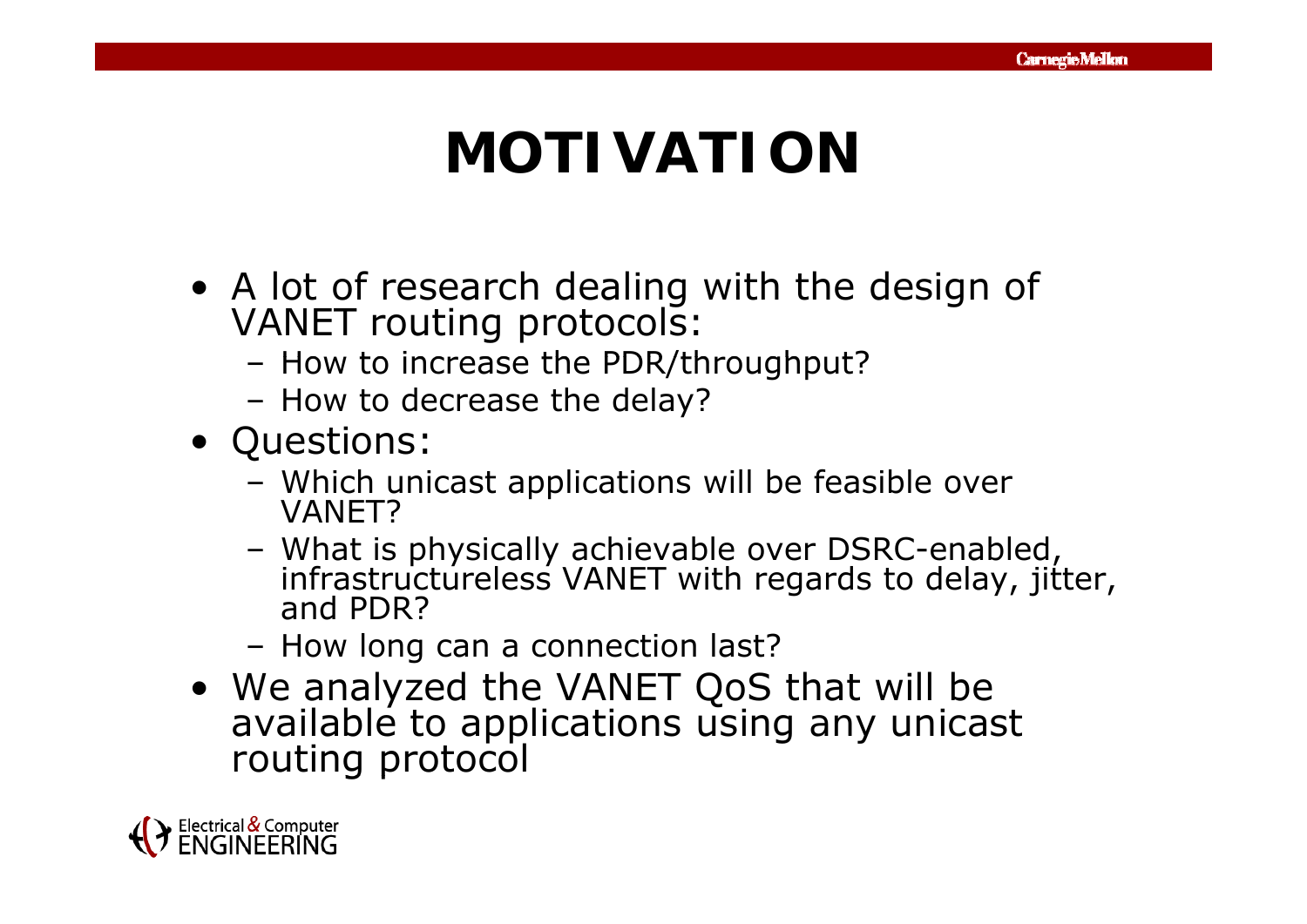## **APPROACH**

- Build a realistic simulation environment, but with optimum conditions regarding the unspecified VANET parameters
- Specified parameters: Road topology, mobility, signal propagation, vehicle densities, DSRC
- Unspecified parameters: routing protocol, transport protocol, interference

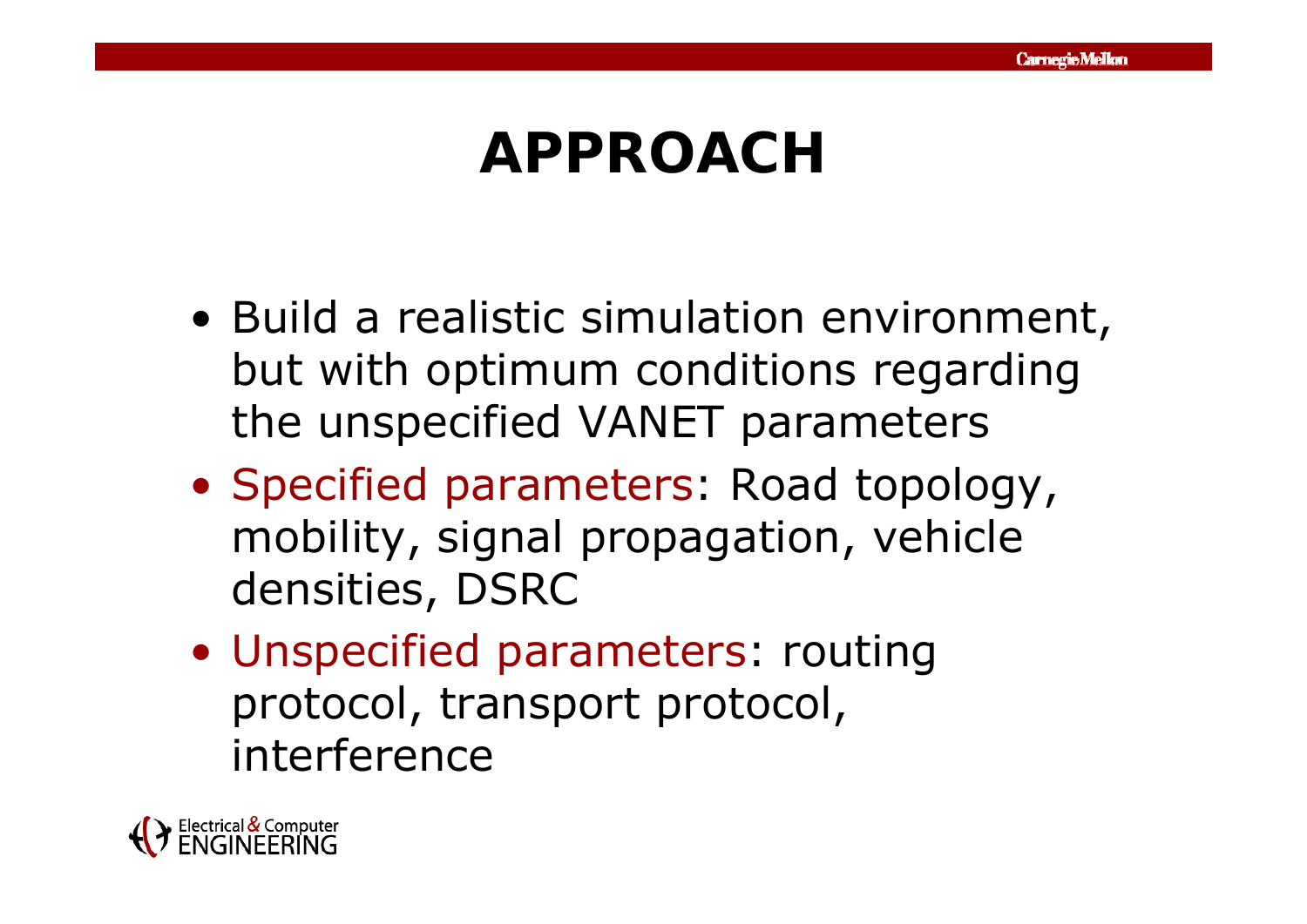### **Routing**

- Only one sender/receiver pair
- $\bullet$  All paths between the S/R pair are analyzed
- Optimum path (defined by least delay) is utilized



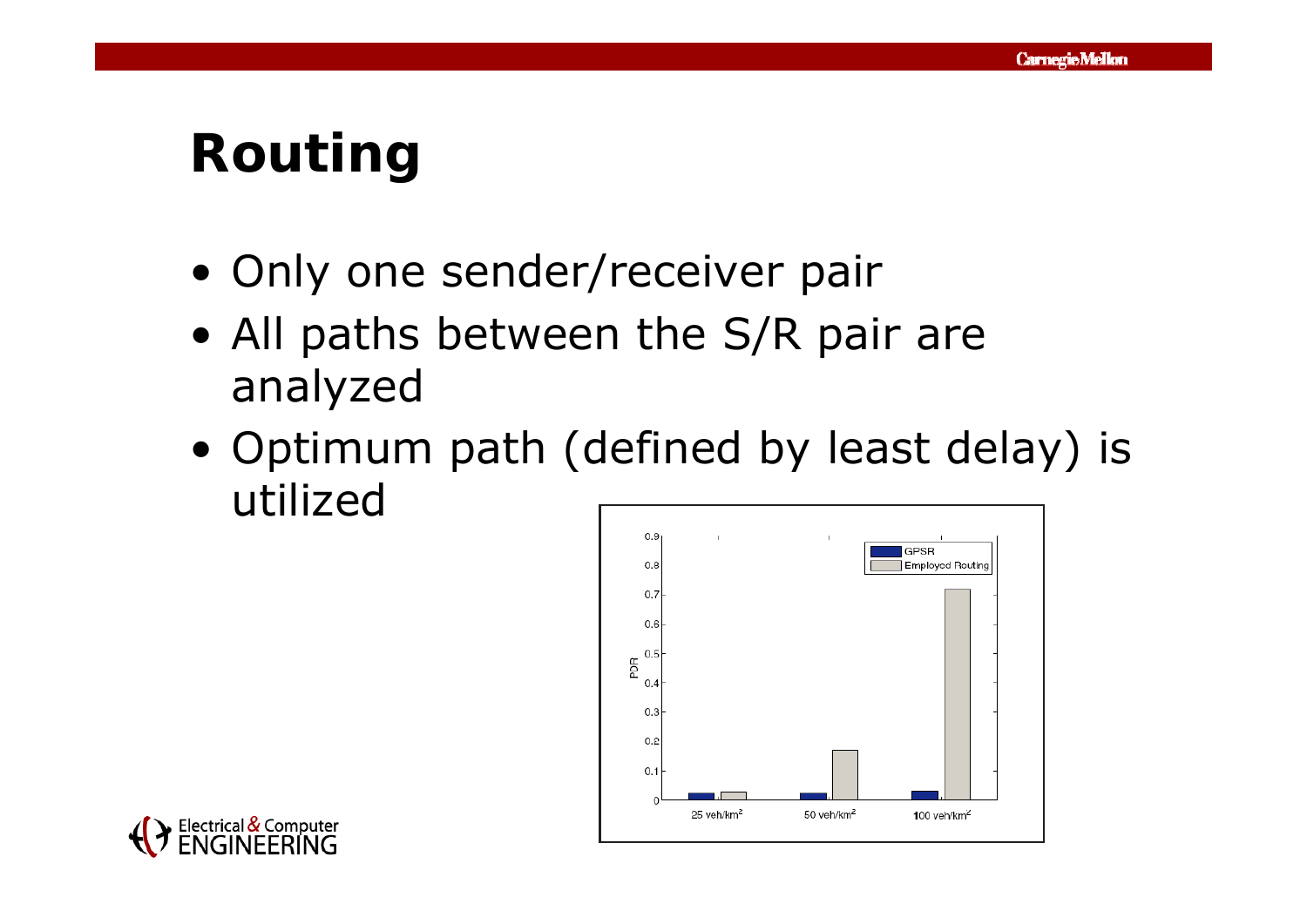## **SIMULATION ENVIRONMENT**

#### **JiST/SWANS with STRAW mobility model**

- Environment setup
	- Vehicular mobility: car following with intersection control and lane changing
	- Vehicle densities: 5, 10, 20 veh/km (hwy); 10, 25, 50, 100 veh/km 2 (urban)
	- $-$  Vehicle speeds: Normally distributed; mean  $\approx$  100 km/h, std. dev = 0.25\*mean (hwy), mean <sup>≈</sup> 50 km/h, std.dev. = 0.35\*mean (urban)
- Implemented PHY and MAC layers of DSRC
	- 20 MHz channel, 5.9 GHz frequency, connectionless LLC, 6 Mb/s
- Signal propagation model:
	- Highway: two-ray model, 550m
	- Urban: shadowing model; up to 50m with near 100% probability, progressively decreasing up to 400m (near 0% probability after 400m)
- Number of senders: two, sending 20 msg/sec to each other.
	- Message size: normally distributed, mean = 100B, std. dev = 15B

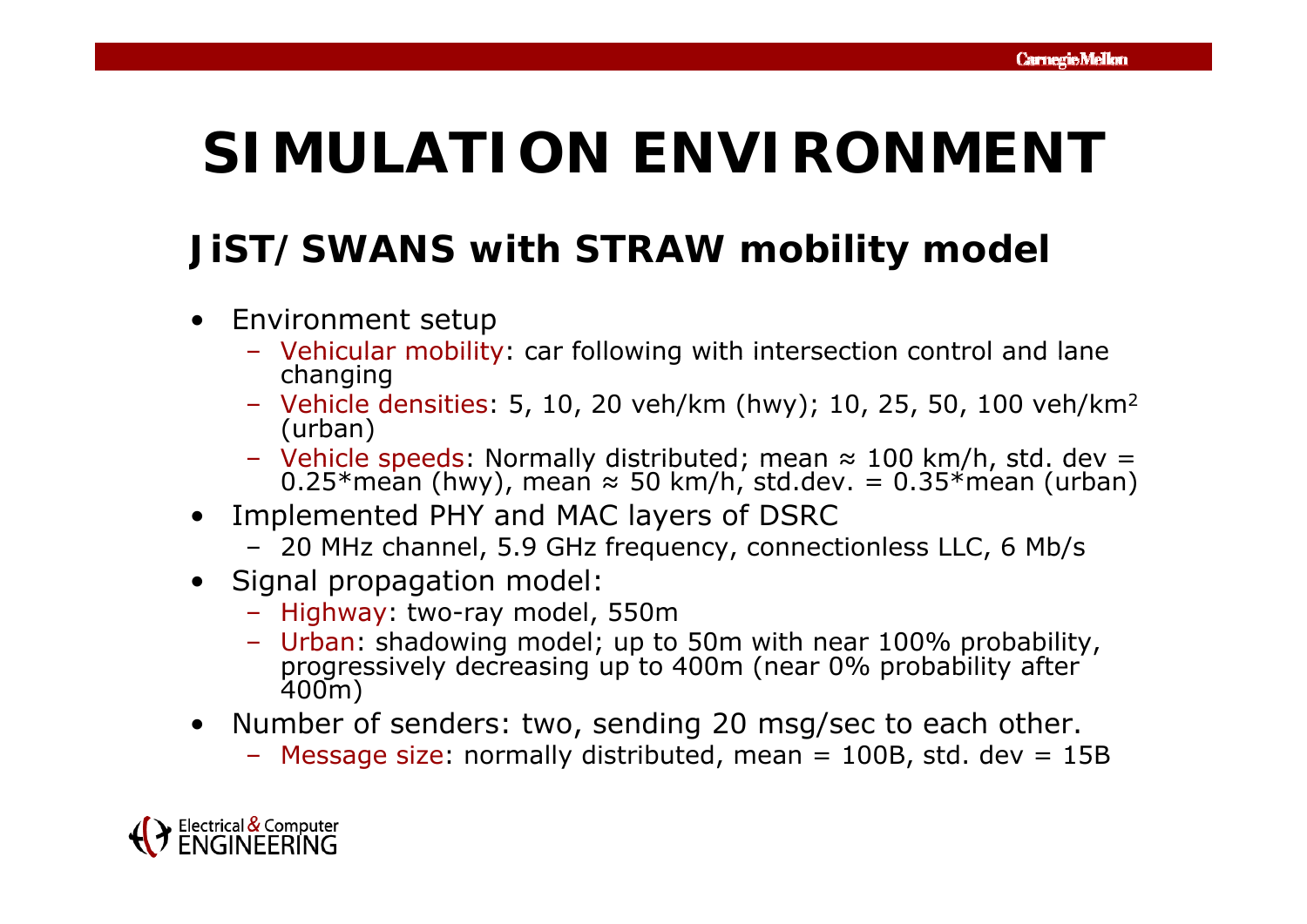### **Highway**



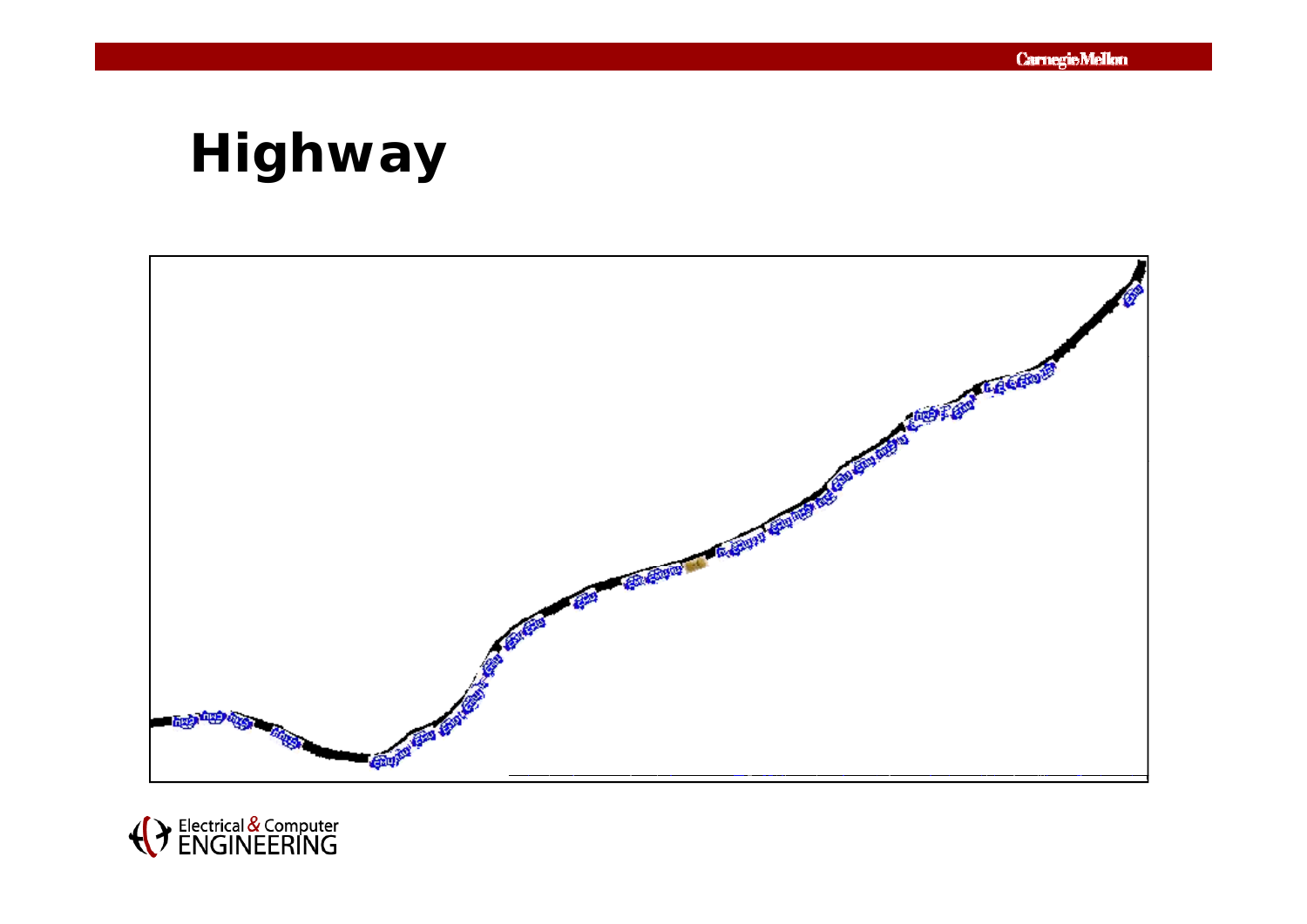### **Urban area**



**Carnegie Mellon**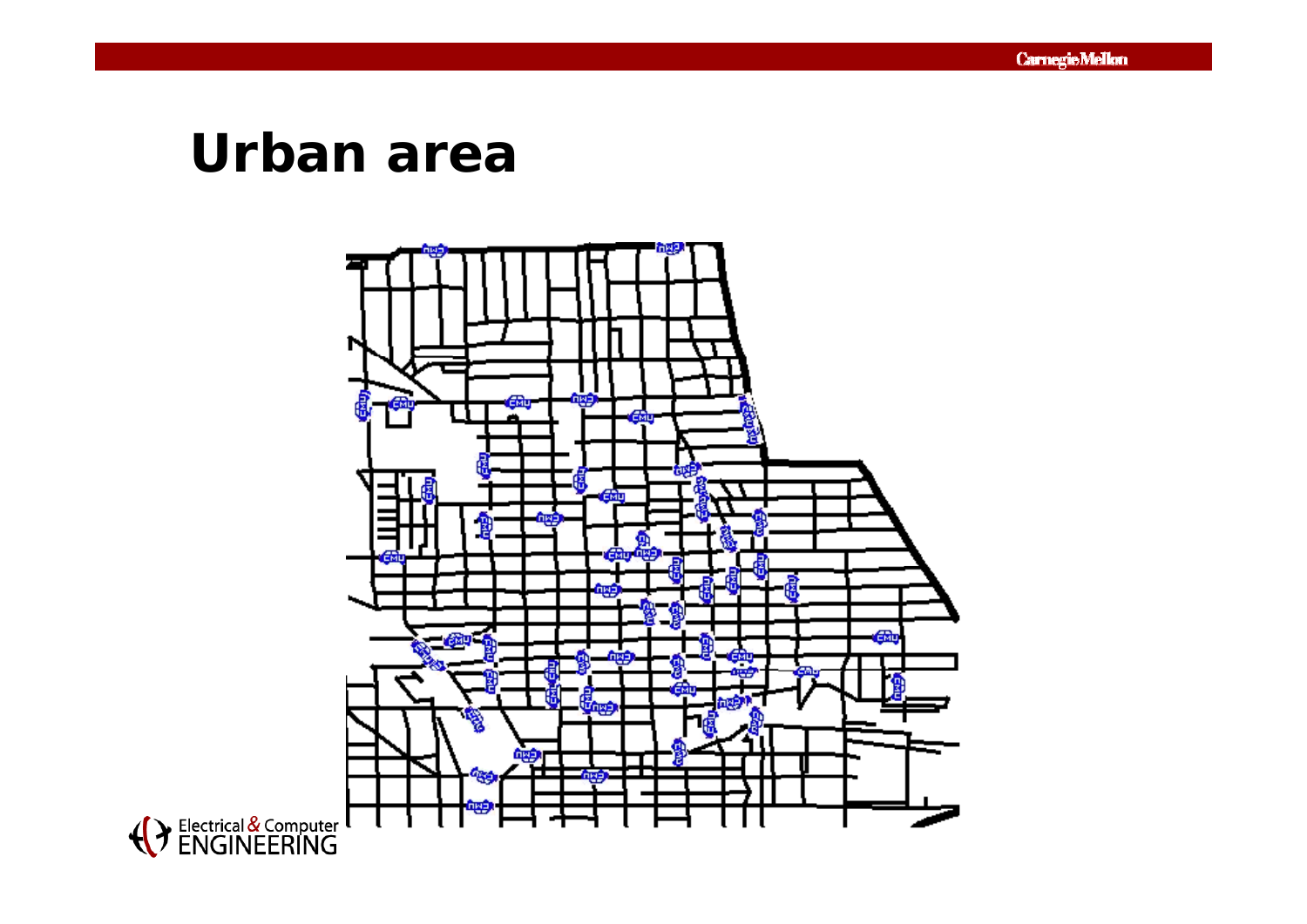# **RESULTS AND DISCUSSIONConnection Duration**

- Highly dependent on vehicles' relative speed
- •At higher relative speeds, additional vehicles increase connection duration significantly



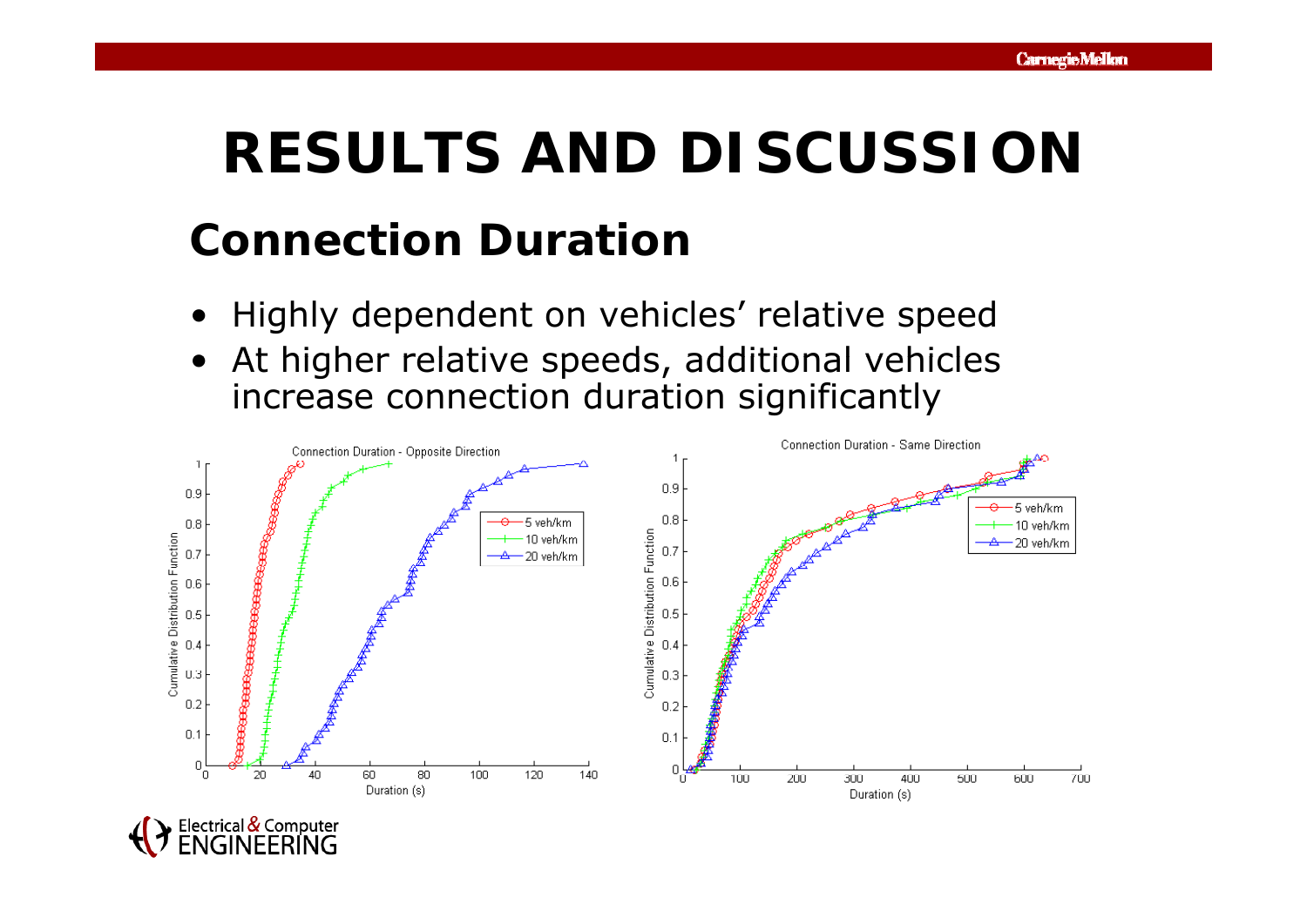## **Delay**

- Delay is highly dependent on the distance
- Increases linearly with different slopes for different environments



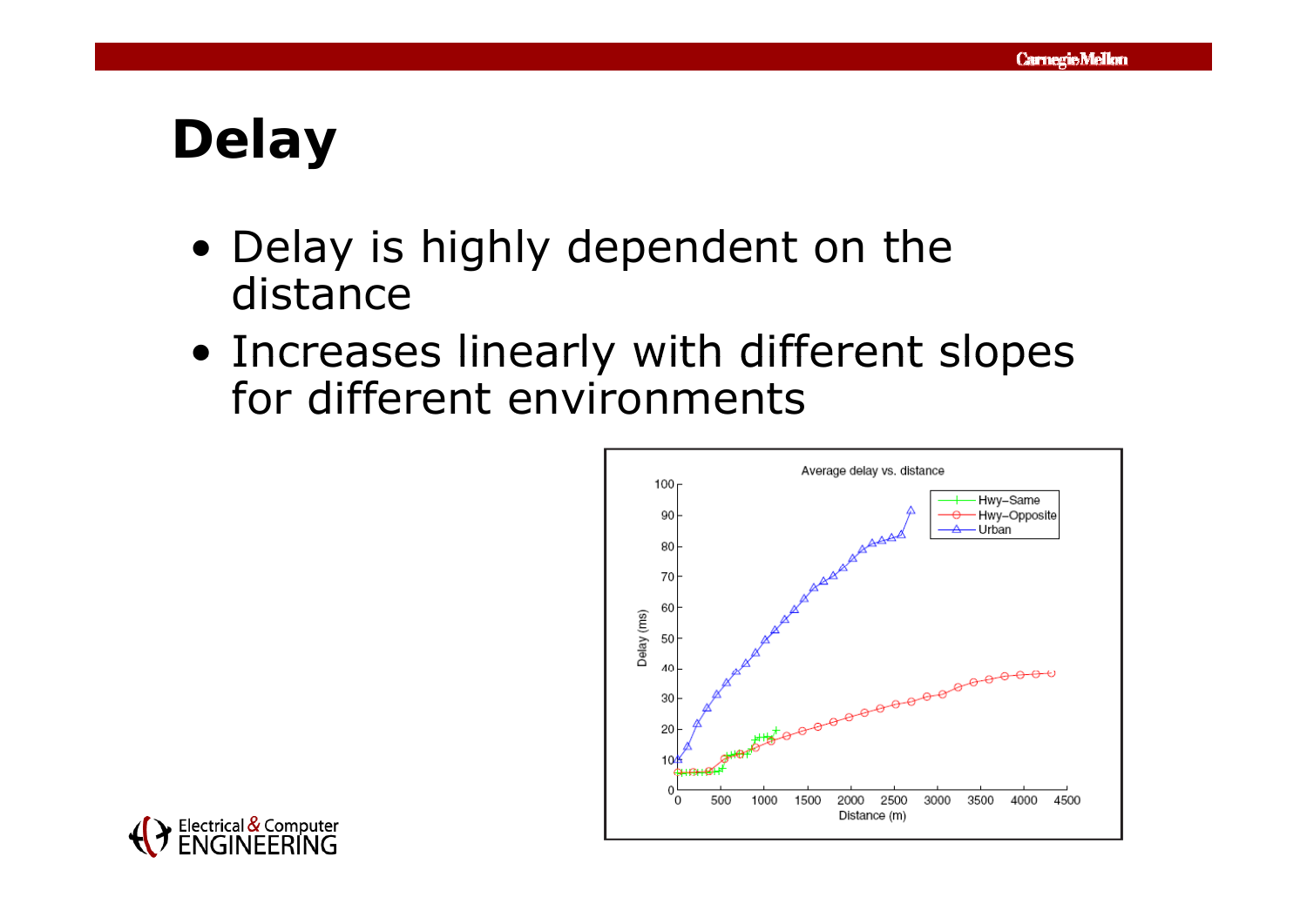### **Jitter**

- Largely confined to 0 30 *ms* on highway
- Longer tail in the distribution of jitter in urban environment
	- Due to decreased transmission range, which implies larger number of hops, thus producing larger variance



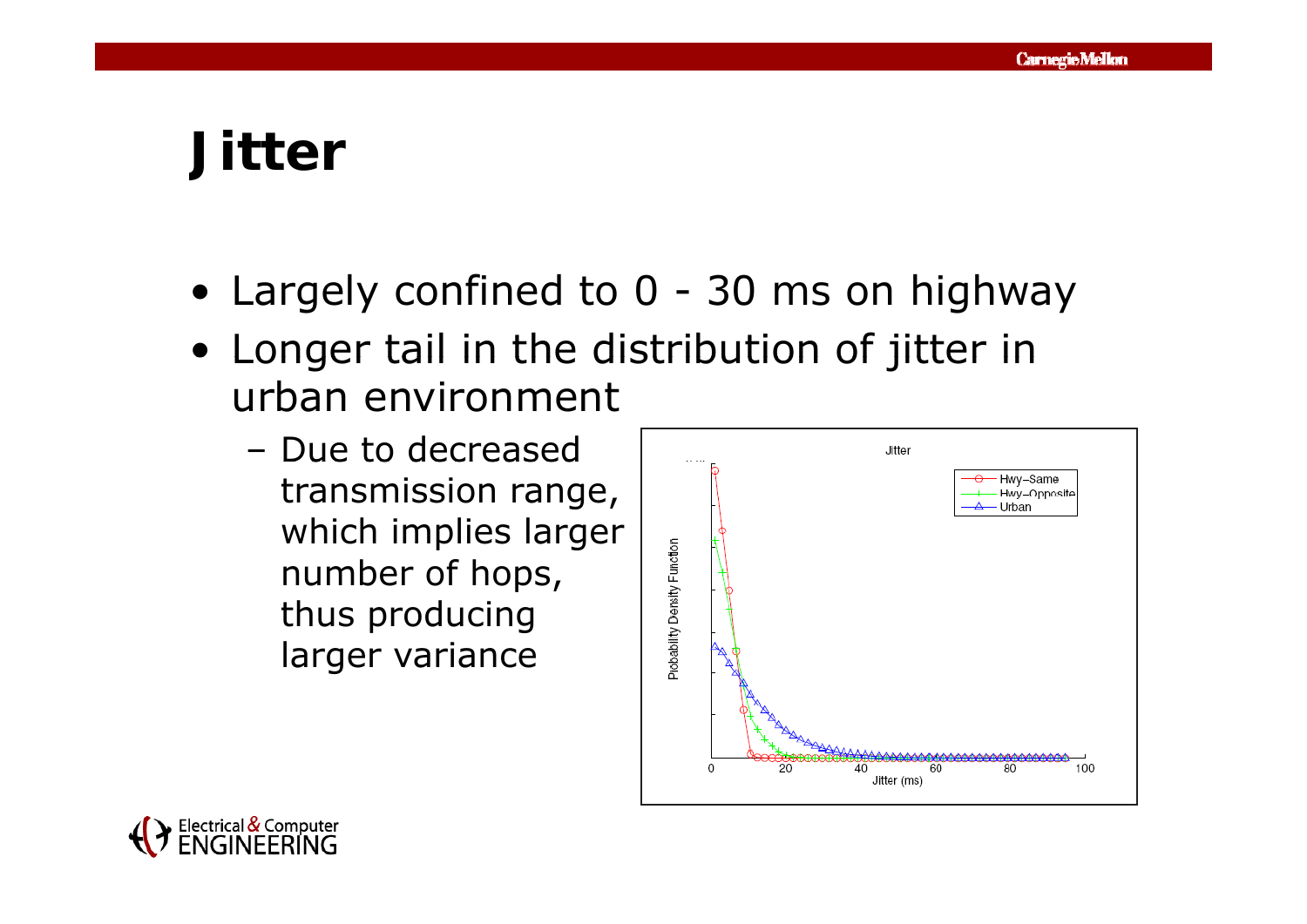### **PDR**

- Greatly affected by vehicle density
- Median values of PDR: 1%, 3.5%, 17%, and 72% for the analyzed vehicle densitiesUrban



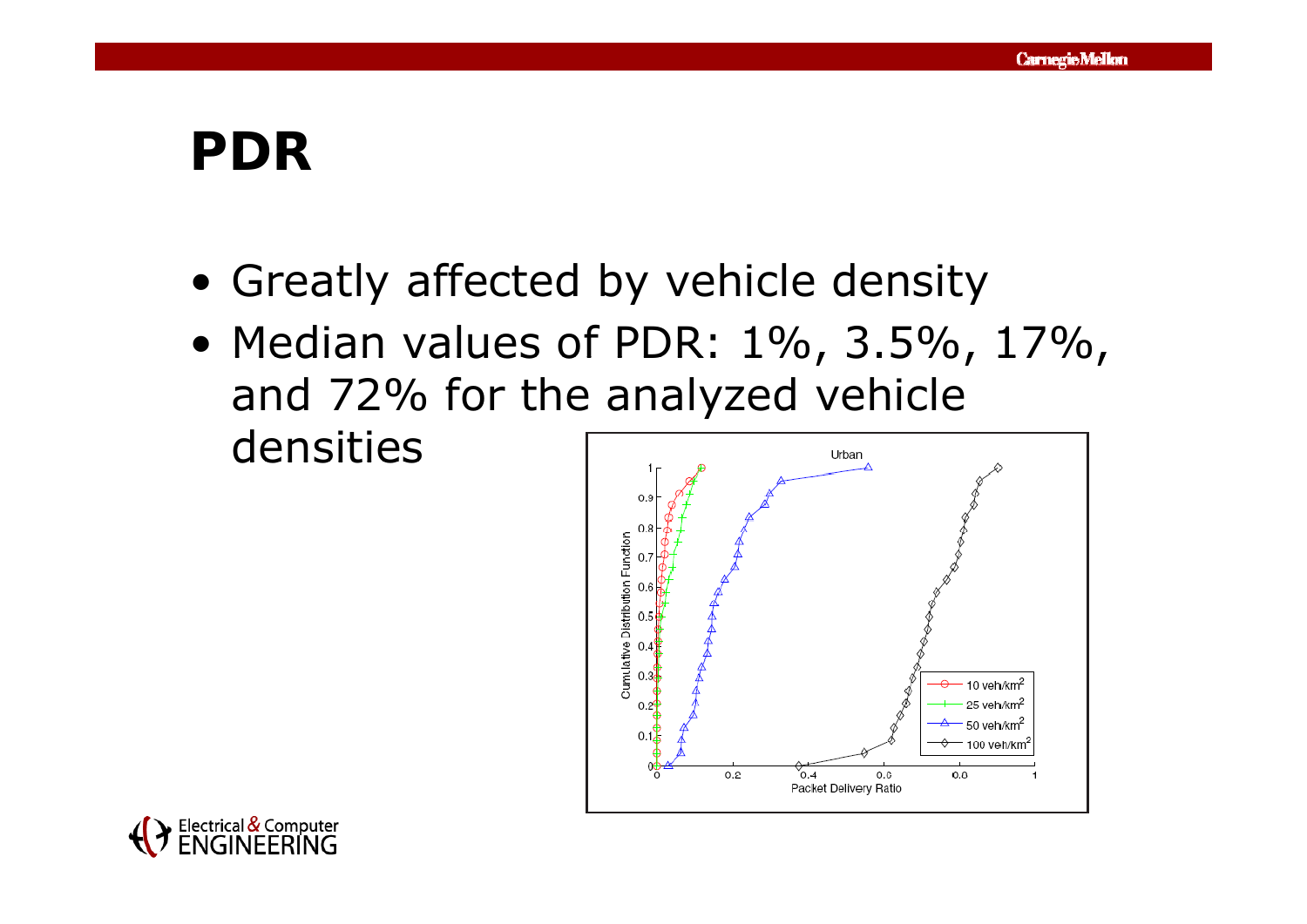## **CONCLUSION**

- VANET has the ability to provide the applications with:
	- –Delay under 100 *ms*
	- –Jitter largely under 40 *ms*
- Given a high enough vehicle density in urban environment or a small enough locale of interest in highway environment, PDR is satisfactory
- Connection duration is the biggest issue

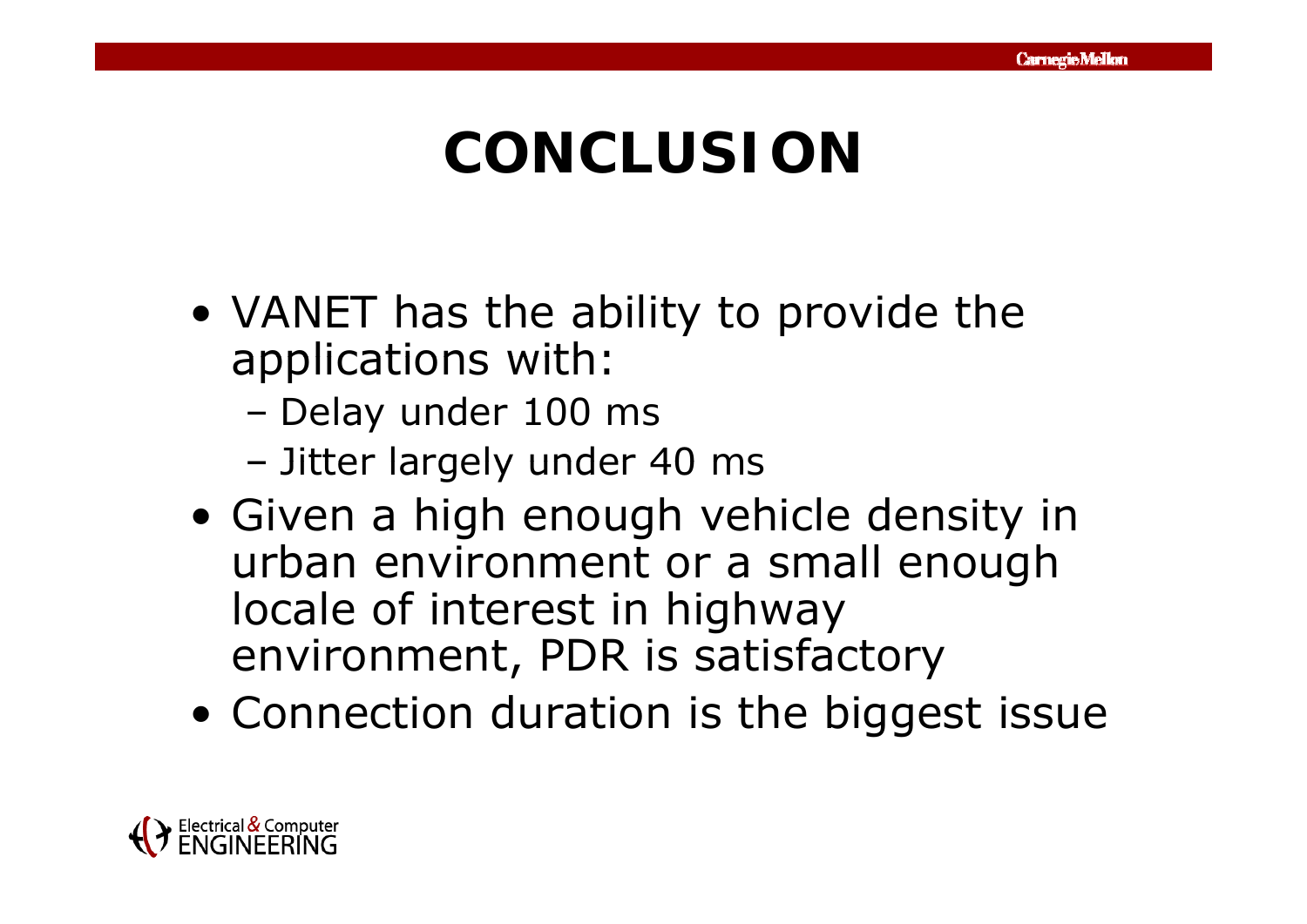### **Connection duration**

- In urban environment, connection duration is low
	- – it is limited physically by the shadowed environment and by the prohibitively shorter connection duration with the increase in the number of hops.
- In highway environment, connection can be prolonged significantly by relaying vehicles

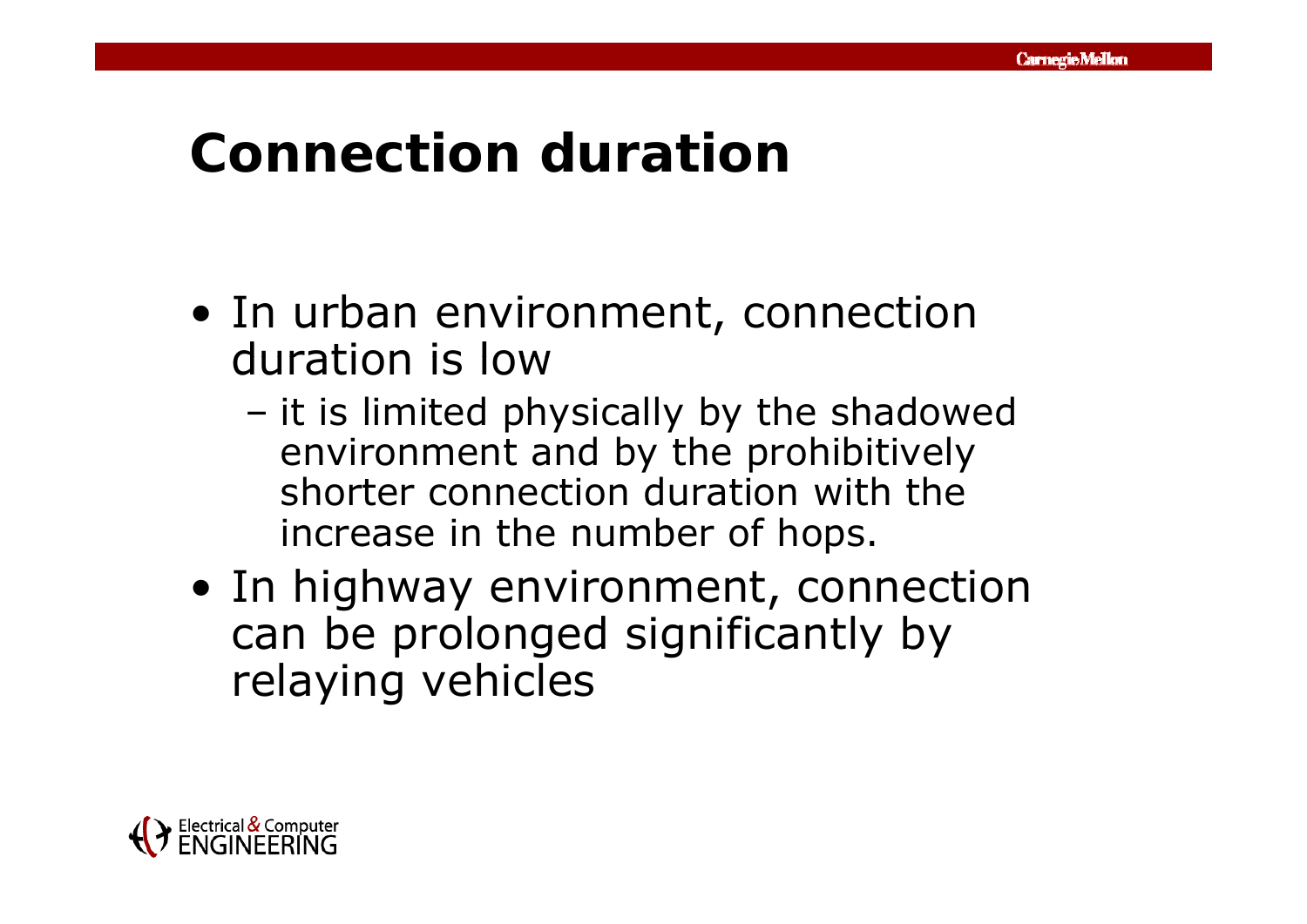## **Impact of VANET QoS on real-time applications**

- Even with well connected network, applications have to be bound by the locale of interest:
	- in order to avoid high delay and/or flooding the network
	- in order to have a meaningful connection duration
- Data from positioning systems  $(location/direction/speed)$  could be used to great advantage to prolong the connection<br>duration
- In urban areas, connection duration is insufficient for most applications (without the infrastructure support)